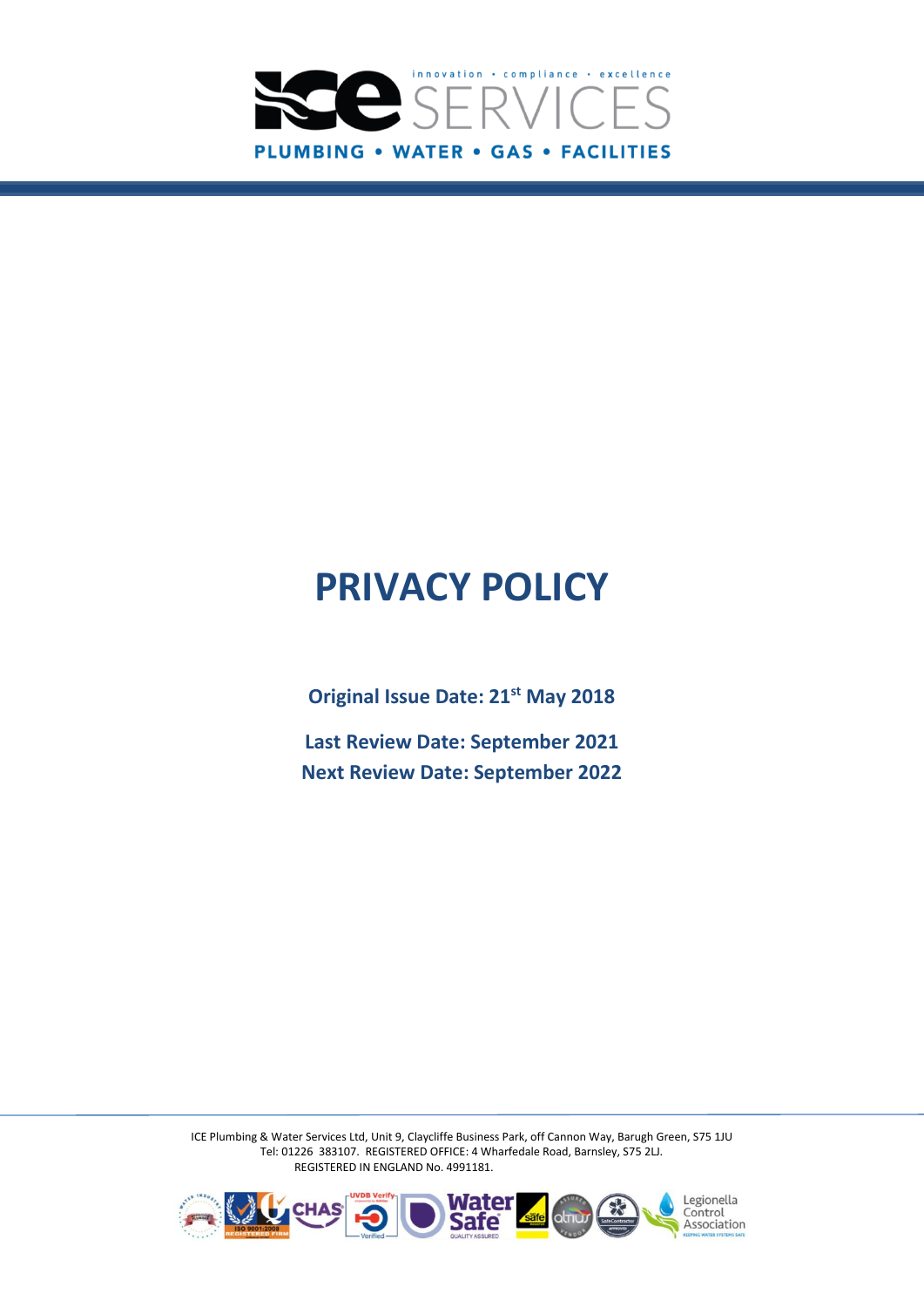

# **CONTENTS**

ICE Plumbing & Water Services Ltd, Unit 9, Claycliffe Business Park, off Cannon Way, Barugh Green, S75 1JU Tel: 01226 383107. REGISTERED OFFICE: 4 Wharfedale Road, Barnsley, S75 2LJ. REGISTERED IN ENGLAND No. 4991181.

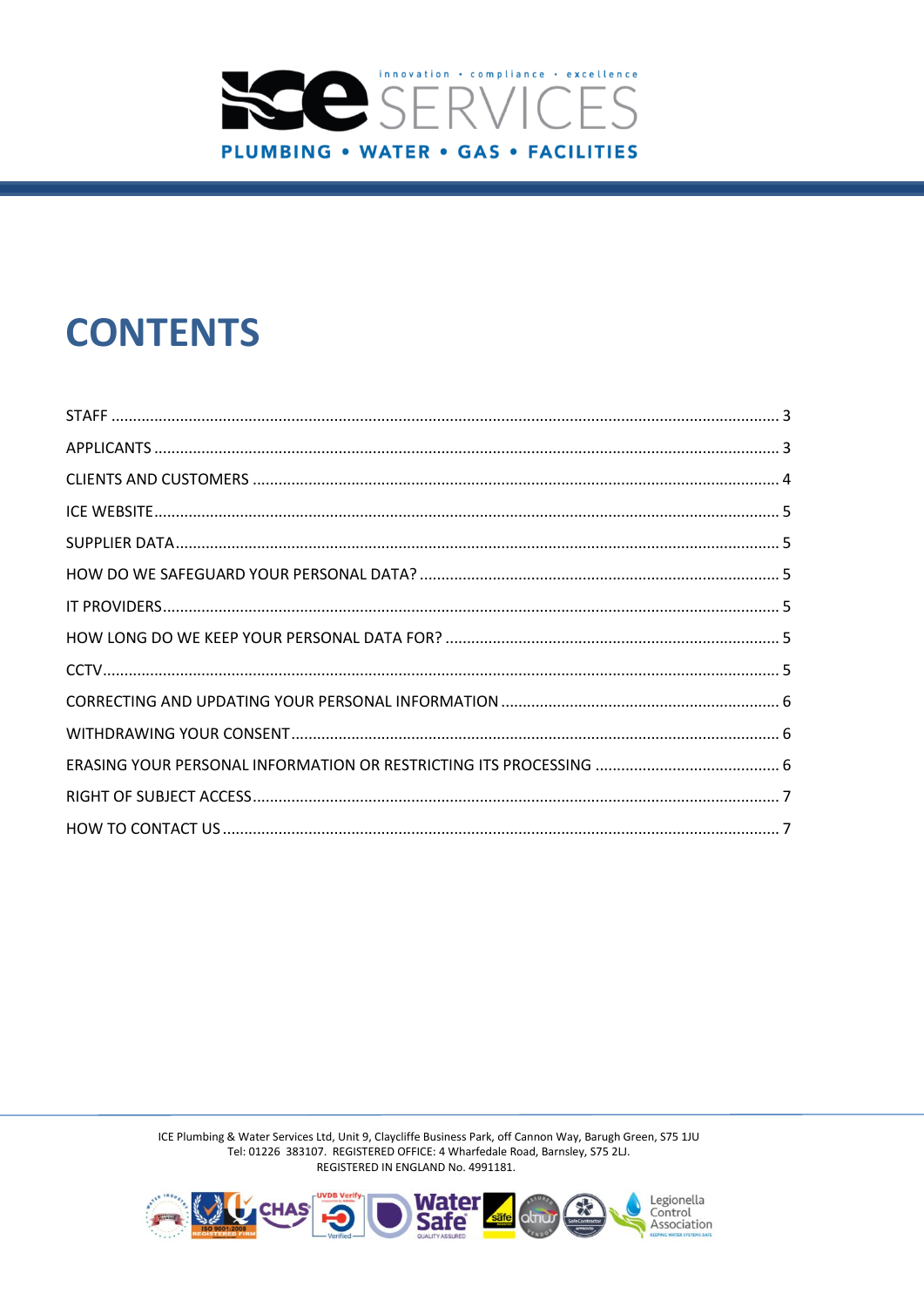

This Privacy Policy explains what we do with your personal data. It is important to point out that we may amend this Privacy Policy from time to time. Please just visit this page if you want to stay up to date, as we will post any changes here.

Personal information requested by ICE Plumbing & Water Services Ltd (T/A ICE Services) will be adequate, relevant and not excessive, and will be fairly and lawfully processed (in line with the rights of the individual), for core business purposes, staff administration, accounting and pension administration.

It will be accurate and, where necessary, kept up to date. It will be stored securely, and will not be kept for longer than is necessary.

It will not be transferred to countries outside the European Economic Area, unless the information is adequately protected.

# <span id="page-2-0"></span>**STAFF**

The information we collect may include: name; date of birth; address; sex /gender; marital status; contact details; education details; employment history; immigration status; tax code; bank details (so we can pay you), national insurance number, driving licence; other documents as required by current legislation (for example to carry out "right to work" checks), and/or to provide as part of a DBS (Disclosure and Barring Service) application; training records, training certificates; details of any known disability; emergency contact details; employment terms and conditions; any accidents connected with work; any disciplinary action taken; photograph (where required for ID cards); referee details; extra information that you choose to tell us; extra information that your referees choose to tell us about you.

Please note that the above list of categories of personal data we may collect is not exhaustive.

Where appropriate and in accordance with local laws and requirements, we may also collect information related to your health, diversity information or details of any criminal convictions.

Please be aware that, as is normal practice in employment, all emails sent to, or received by any @iceplumbingFS.co.uk email address are accessible by Shaun Matthews, and our IT Service Providers.

# <span id="page-2-1"></span>**APPLICANTS**

Any information that you choose to tell us as part of your application will be held by us, at your request.

# **PEOPLE WHOSE DATA WE RECEIVE FROM STAFF**

#### (SUCH AS REFEREES AND EMERGENCY CONTACTS)

In order to safely and securely offer employment, and to provide for every eventuality for them and our staff, we need some basic background information. We only ask for very basic contact details, so that we can get in touch with you either for a reference or because you've been listed as an emergency contact for one of our Staff members.

Periodically, you will be requested to confirm that the personal information we hold is accurate and up to date, and will be able to update your records, if required.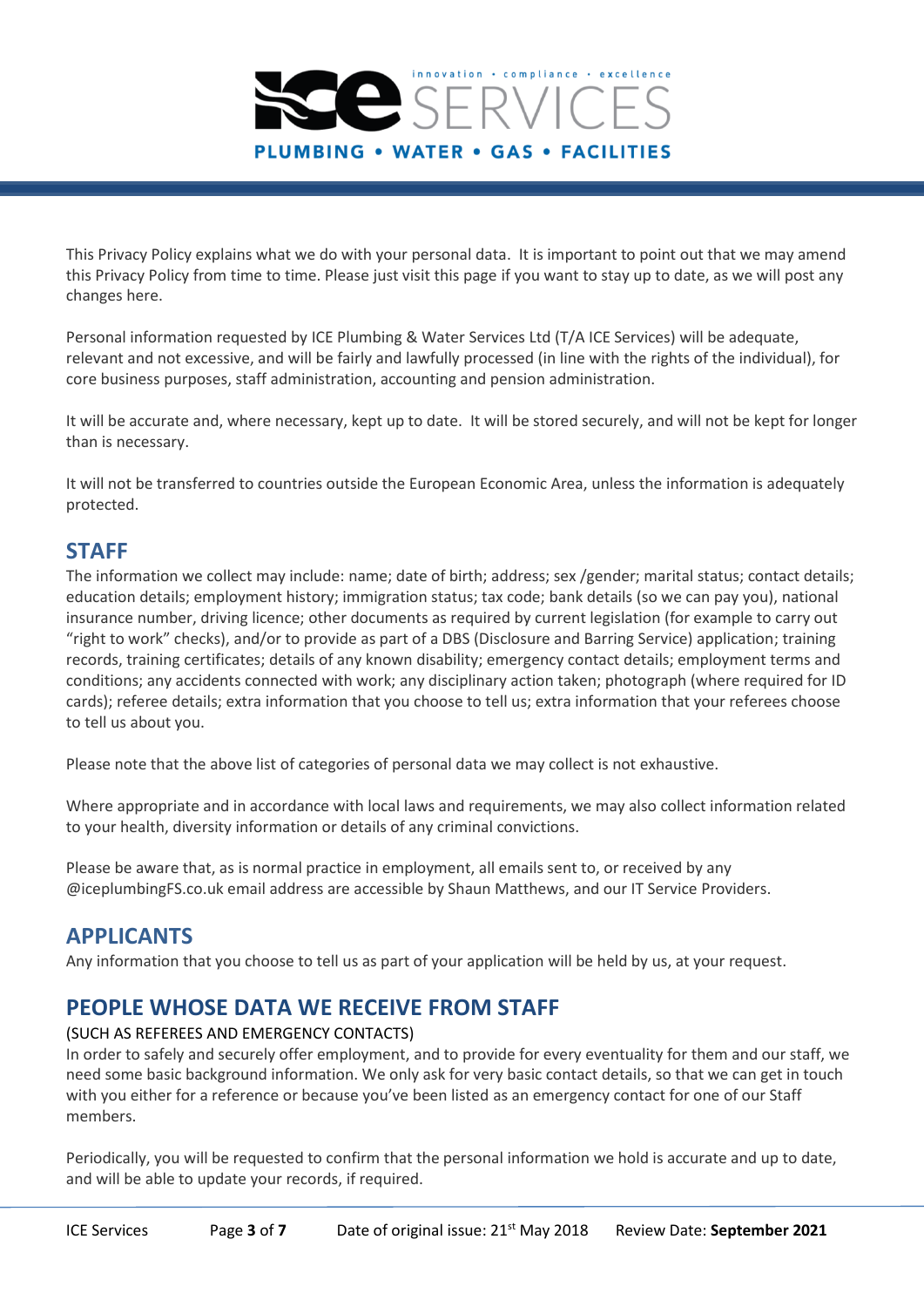

Please note that the above list of categories of personal data we may collect is not exhaustive.

We will not keep data any longer than is necessary and we will follow the rules on data protection.

# <span id="page-3-0"></span>**CLIENTS AND CUSTOMERS**

If you are Client or Customer of ICE Services, we need to collect and use information about you, or individuals at your organisation, in the course of providing you our services.

We only collect minimum personal information needed for a business purposes, namely: Your Name, Company Name (if applicable), Address, Contact Telephone Number (mobile and landline), Contact Email Address, and details of Staff Training where applicable (e.g. in relation to Legionella Control).

If applicable, your information may be provided to our approved Service Partners, for the sole purpose of carrying out work on your Site on our behalf, and under our instruction. In this instance, only specific site information would be provided, namely the name of the site contact and their contact telephone number.

ICE Staff are aware of the potential pitfalls in keeping Client and Staff personal information secure, and have been trained:

- to be aware that there are people who will try and trick them to give out personal information
- to prevent these disclosures they should carry out identity checks before giving out personal information to someone making an incoming call
- to perform similar checks when making outgoing calls
- to limit the amount of personal information given out over the telephone and to follow up with written confirmation if necessary
- to only collect the personal information they need for a particular business purpose
- to explain new or changed business purposes to customers and employees, and to obtain consent or provide an opt-out where appropriate
- to update records promptly for example, changes of address, marketing preferences
- that they commit an offence if they release customer / employee records without your consent
- to delete personal information the business no longer requires
- $\bullet$  to keep passwords secure change regularly, no sharing
- to lock /log off computers when away from their desks
- to dispose of confidential paper waste securely by shredding
- to prevent virus attacks by taking care when opening emails and attachments or visiting new websites
- to ensure mobile phones are set to auto-lock, secured by a password known only to the user
- to ensure that data on mobile phones (ICE Works Management System) is secured by a password, known only to the user
- to work on a 'clear desk' basis by securely storing hard copy personal information when it is not being used
- to ensure that Visitors are signed in and out of the premises, or accompanied in areas normally restricted to staff

Please note that the above list of categories of personal data we may collect is not exhaustive.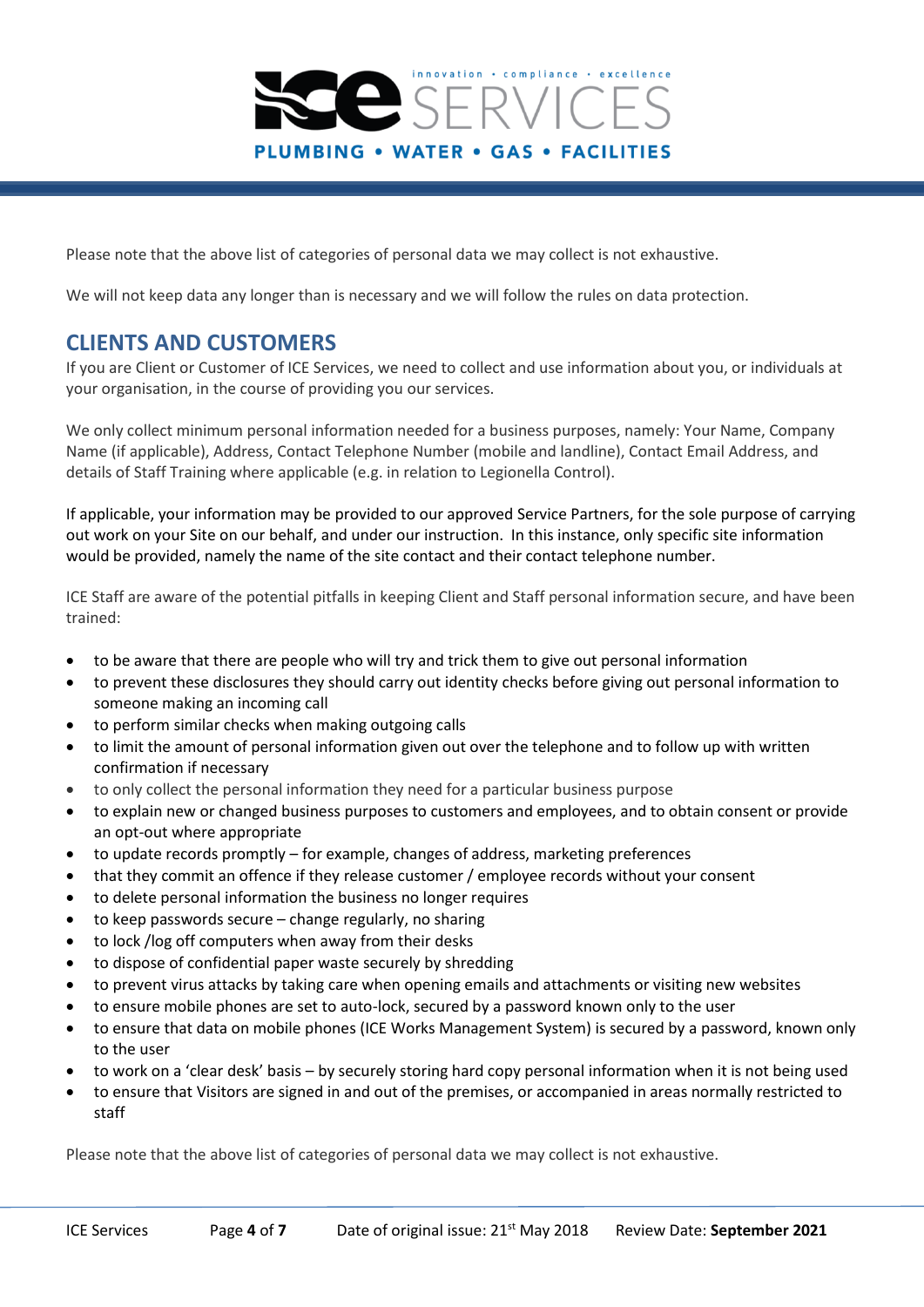

We will not keep data any longer than is necessary and we will follow the rules on data protection.

#### <span id="page-4-0"></span>**ICE WEBSITE [www.iceplumbingFS.co.uk](http://www.iceplumbingfs.co.uk/)**

No personal information is held on ICE website. In the case of Client testimonials, names are not stated (only Job Titles), and never without prior written agreement.

Where Staff photographs as used, prior authorisation is obtained.

#### <span id="page-4-1"></span>**SUPPLIER DATA**

We need a small amount of information from our [Suppliers](https://www.hays.co.uk/revised-privacy-policy/index.htm?utm_medium=email&utm_campaign=9241993_GDPR%20-%20HAYS%20UK%20Privacy%20Policy%20Update%20-%20Eshot%20Yes%20-%20Email%201%20-%20Feb%2018&utm_content=Hays%20Privacy%20Policy&utm_source=dotmailer&dm_i=21Q0,5I361,RQH29D,LC4ZK,1#Suppliers) to ensure that things run smoothly. We need contact details of relevant individuals at your organisation so that we can communicate with you. We also need other information such as your bank details so that we can pay for the services you provide (if this is part of the contractual arrangements between us).

# <span id="page-4-2"></span>**HOW DO WE SAFEGUARD YOUR PERSONAL DATA?**

We are committed to taking all reasonable and appropriate steps to protect the personal information that we hold from misuse, loss, or unauthorised access. We do this by having in place a range of appropriate technical and organisational measures. These include measures to deal with any suspected data breach.

If you suspect any misuse or loss of or unauthorised access to your personal information please let us know immediately.

#### <span id="page-4-3"></span>**IT PROVIDERS**

Written contracts are in place between ICE Plumbing & Water Services Ltd and our IT providers that requires them to keep all information secure. All information is stored on AES 256Bit and FIPS Compliant encrypted disks and the network is protected by a managed UTM firewall. Computer policies, network policies, and user rights are regularly checked to ensure the highest data security. Backups are securely stored off-site and are 256Bit encrypted.

# <span id="page-4-4"></span>**HOW LONG DO WE KEEP YOUR PERSONAL DATA FOR?**

If we collect your personal information, the length of time we retain it is determined by a number of factors including the purpose for which we use that information and our obligations under other laws.

We do not retain personal information in an identifiable format for longer than is necessary.

# <span id="page-4-5"></span>**CCTV**

The images produced by the CCTV system installed at **ICE Plumbing & Water Services Ltd, Unit 9, Claycliffe Business Park, off Cannon Way, Barugh Green, Barnsley, S75 1JU** are controlled by **ICE Plumbing & Water Services Ltd** who is responsible for how the system is used and for notifying the Information Commissioner about the CCTV system and its purpose (which is a legal requirement of the Data Protection Act 1998).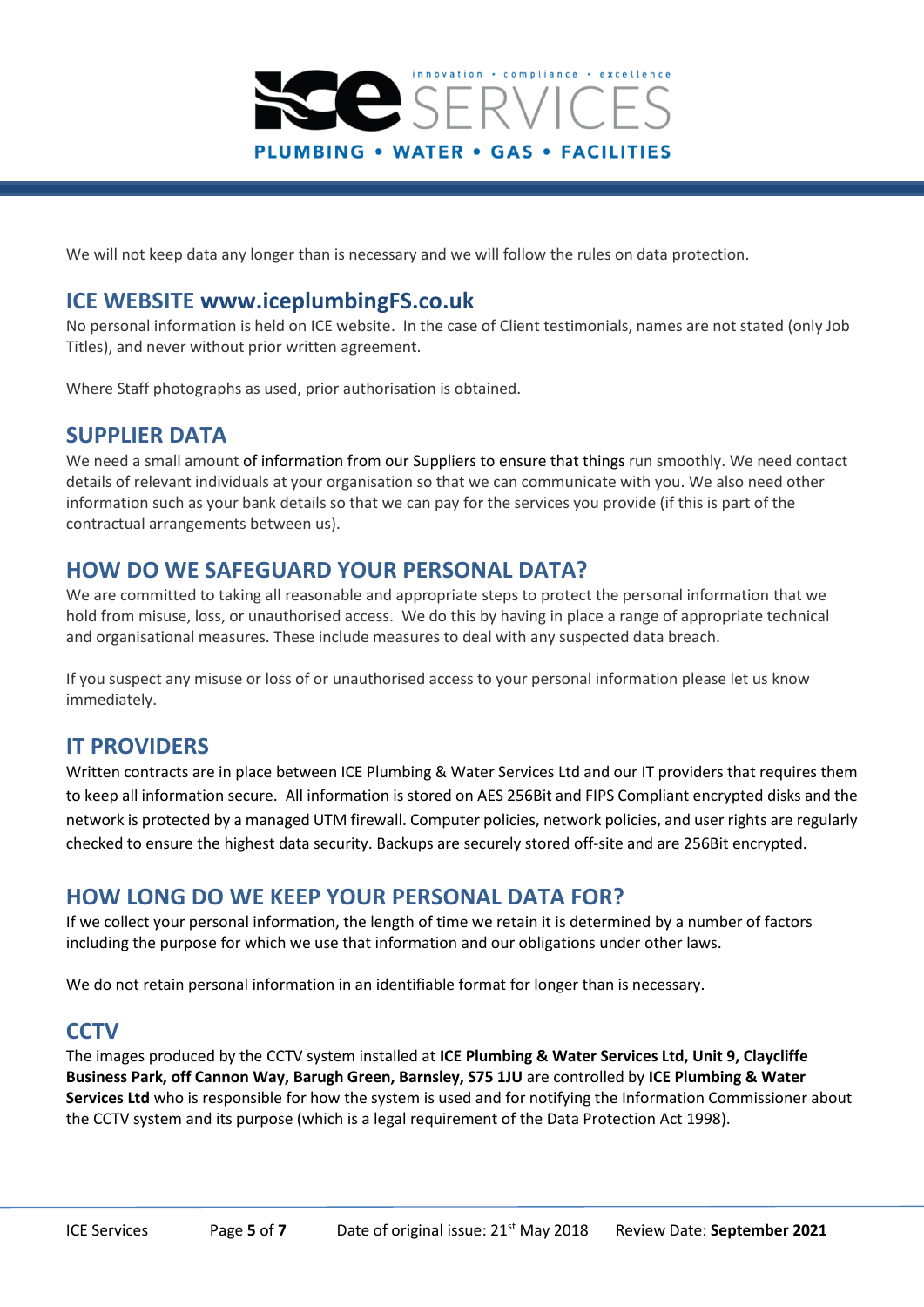

We, ICE Plumbing & Water Services Ltd, have considered the need for using CCTV and have decided it is required for the prevention and detection of crime. It will not be used for other purposes. We conduct an annual review of our use of CCTV.

Notification has been submitted to the Information Commissioner, and the next renewal date is 21/05/2019.

Shaun Matthews is the person responsible for the operation of the system.

CCTV is installed at ICE Services' premises, as a deterrent, and as a means of assisting police in the case of any crime being committed.

Cameras have been positioned to avoid capturing the images of the persons not visiting the premises.

Images from this CCTV system are securely stored, and only Shaun Matthews, IT Providers and CCTV Service Providers have access to them.

The recorded images will only be retained long enough for any incident to come to light (eg for a theft to be noticed) and the incident to be investigated.

Images will not be provided to third parties, except for law enforcement bodies.

The potential impact on individual's privacy has been identified and taken into account in the use of the system.

ICE Services carries out regular checks (annually as a minimum) to ensure that the system is working properly.

# <span id="page-5-0"></span>**CORRECTING AND UPDATING YOUR PERSONAL INFORMATION**

The accuracy of your information is important to us and we are working on ways to make it easier for you to review and correct the information that we hold about you.

In the meantime, if you change your name or address /email address, or you discover than any of the other information we hold is inaccurate or out of date, please let us know by contacting us in any of the details described at the end of this policy.

#### <span id="page-5-1"></span>**WITHDRAWING YOUR CONSENT**

ICE Services will only send marketing emails to those with whom we have worked with in the last 2 years. You may withdraw your consent at any time by contacting us using the details at the end of this policy. If you would like to withdraw your consent to receiving any direct marketing, you can also do so using our unsubscribe tool. If you withdraw your consent, our use of your personal information before you withdraw is still lawful.

#### <span id="page-5-2"></span>**ERASING YOUR PERSONAL INFORMATION OR RESTRICTING ITS PROCESSING**

In certain circumstances, you may ask for your personal information to be removed from our systems by emailing or writing to us at the address at the end of this policy. Unless there is a reason that the law allows us to use your personal information for longer, we will make reasonable efforts to comply with your request.